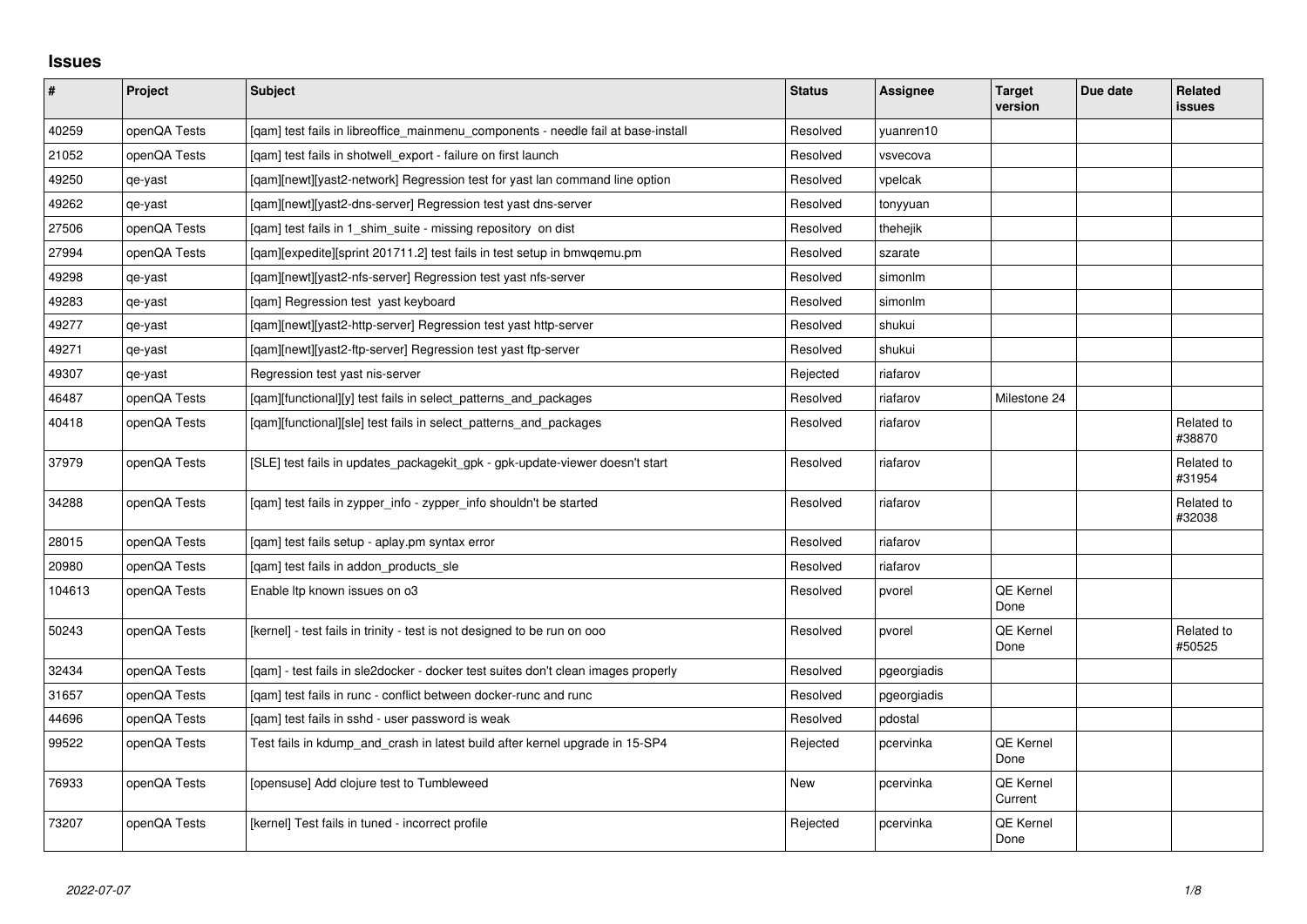| #     | Project      | Subject                                                                                     | <b>Status</b> | Assignee  | <b>Target</b><br>version | Due date | Related<br>issues    |
|-------|--------------|---------------------------------------------------------------------------------------------|---------------|-----------|--------------------------|----------|----------------------|
| 73099 | openQA Tests | [kernel][powervm] Test fails in install_klp_product - console is not switched               | Resolved      | pcervinka | QE Kernel<br>Done        |          |                      |
| 66188 | openQA Tests | [kernel] test fails in boot Itp - increase timeout                                          | Resolved      | pcervinka | QE Kernel<br>Done        |          |                      |
| 64030 | openQA Tests | [kernel][ltp]spvm] test fails in boot Itp - Not finished boot                               | Resolved      | pcervinka | QE Kernel<br>Done        |          |                      |
| 63943 | openQA Tests | [kernel][ltp] test fails in pkey01 - Setup hugepages before test execution                  | Resolved      | pcervinka | QE Kernel<br>Done        |          | Related to<br>#63610 |
| 63610 | openQA Tests | [kernel][ltp][spvm] - test fails in pkey01 on spvm                                          | Resolved      | pcervinka | QE Kernel<br>Done        |          | Related to<br>#63943 |
| 60818 | openQA Tests | [kernel] test fails in kdump_and_crash - password prompt is not catched                     | Resolved      | pcervinka | QE Kernel<br>Done        |          |                      |
| 60746 | openQA Tests | [kernel] test fails in boot_to_desktop - increase timeout after password                    | Resolved      | pcervinka | QE Kernel<br>Done        |          |                      |
| 60449 | openQA Tests | [kernel] test fails in kdump_and_crash - test is disabling kdump                            | Rejected      | pcervinka | QE Kernel<br>Done        |          |                      |
| 60326 | openQA Tests | [kernel] test fails in multipath - update schedule                                          | Resolved      | pcervinka | QE Kernel<br>Done        |          |                      |
| 60182 | openQA Tests | [kernel][spvm] test fails in lvm_no_separate_home - update needles                          | Resolved      | pcervinka | QE Kernel<br>Done        |          |                      |
| 60083 | openQA Tests | [kernel][functional] - test fails in boot to desktop - password is not entered              | Resolved      | pcervinka | QE Kernel<br>Done        |          |                      |
| 59954 | openQA Tests | [kernel][spvm] test fails in ga test klp - git should be git-core                           | Resolved      | pcervinka | QE Kernel<br>Done        |          |                      |
| 59843 | openQA Tests | [spvm][kernel][openqa] test fails in coredump_collect - multiple select_console fails       | Resolved      | pcervinka | QE Kernel<br>Done        |          | Related to<br>#60497 |
| 59226 | openQA Tests | [kernel]ltp][spvm][sporadic] test fails in boot_ltp - cat /tmp/ver_linux_before.txt timeout | Resolved      | pcervinka | QE Kernel<br>Done        |          | Related to<br>#59190 |
| 59223 | openQA Tests | [kernel][spvm][sporadic] test fails in boot_ltp - timeout/slow boot                         | Rejected      | pcervinka | QE Kernel<br>Done        |          |                      |
| 58871 | openQA Tests | [spvm][kernel][functional] Shutdown check not implemented for spvm backend                  | Resolved      | pcervinka | QE Kernel<br>Done        |          |                      |
| 58295 | openQA Tests | [kernel][sporadic] test fails in kdump_and_crash - password is entered too early            | Rejected      | pcervinka | QE Kernel<br>Done        |          |                      |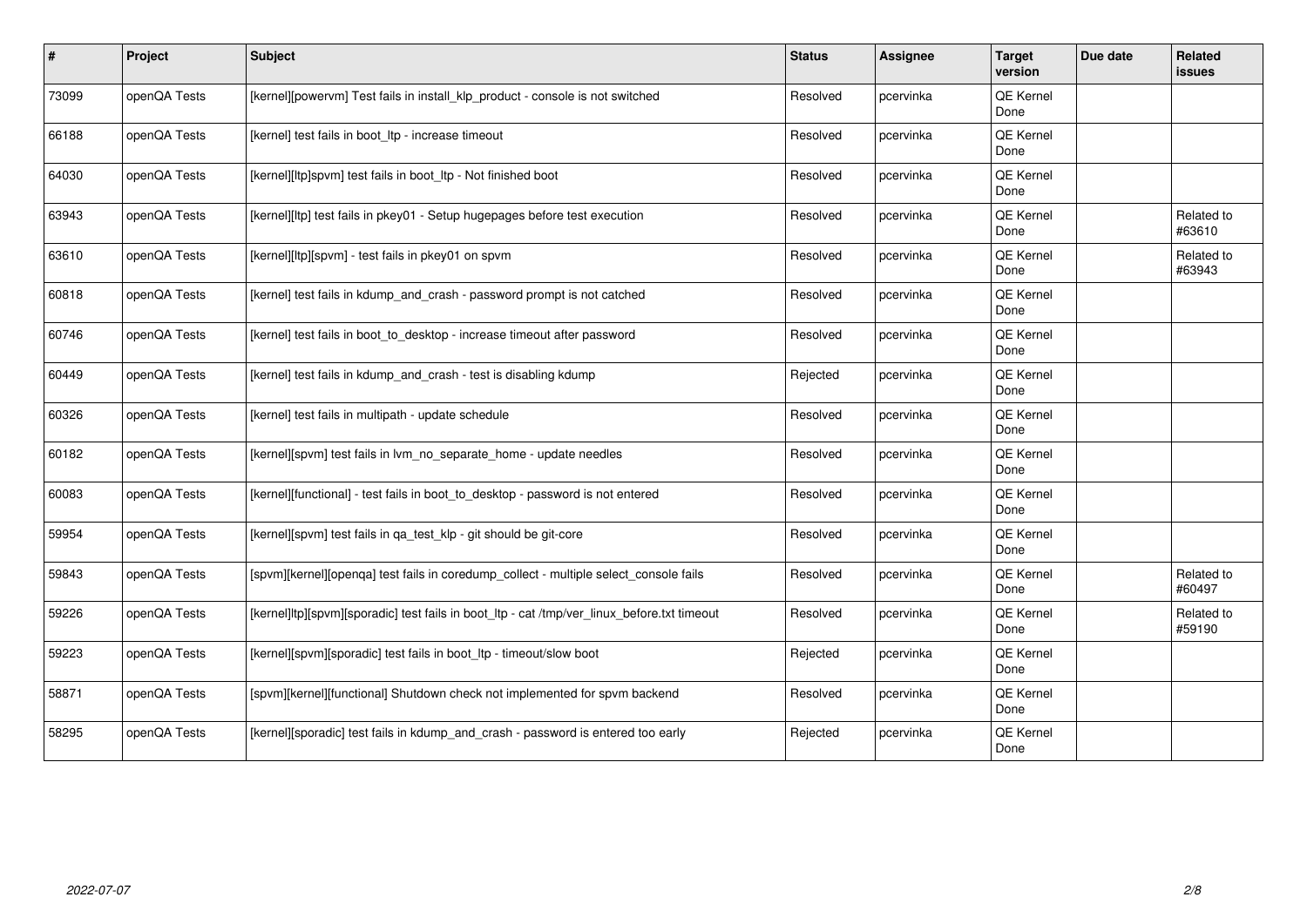| #     | Project      | Subject                                                                                                        | <b>Status</b> | Assignee  | <b>Target</b><br>version | Due date | Related<br>issues                                                                                  |
|-------|--------------|----------------------------------------------------------------------------------------------------------------|---------------|-----------|--------------------------|----------|----------------------------------------------------------------------------------------------------|
| 57329 | openQA Tests | [kernel][functional] PowerVM console is not active all the time                                                | Resolved      | pcervinka | QE Kernel<br>Done        |          | Related to<br>#54617.<br>Related to<br>#58220,<br>Related to<br>#14626, Has<br>duplicate<br>#62819 |
| 57224 | openQA Tests | [kernel] - test fails in kdump_and_crash - pasword is not entered before grub                                  | Resolved      | pcervinka | QE Kernel<br>Done        |          |                                                                                                    |
| 56615 | openQA Tests | [kernel] test fails in tuned - error message for perf_bias failure is different on SLE15-SP1                   | Resolved      | pcervinka | QE Kernel<br>Done        |          |                                                                                                    |
| 55166 | openQA Tests | [spvm][ppc][serial] test fails in kdump_and_crash - no response from serial                                    | Closed        | pcervinka | QE Kernel<br>Done        |          |                                                                                                    |
| 54416 | openQA Tests | [kernel][ltp] Setup GitLab CI for LTP daily builds                                                             | Closed        | pcervinka | QE Kernel<br>Done        |          |                                                                                                    |
| 54275 | openQA Tests | [kernel]kotd][ltp][s390x] test fails in install_ltp - failure after install_kotd, console issue                | Closed        | pcervinka | QE Kernel<br>Done        |          | Related to<br>#54260                                                                               |
| 53294 | openQA Tests | [kernel][ltp] test fails in boot ltp - incorrect kernel name provided                                          | Closed        | pcervinka | QE Kernel<br>Done        |          | Related to<br>#51743                                                                               |
| 53165 | openQA Tests | [kernel][installation][lvm] test fails in lvm_no_separate_home - update lvm installation part for<br>sle12-sp5 | Closed        | pcervinka | QE Kernel<br>Done        |          |                                                                                                    |
| 52409 | openQA Tests | [sle][kernel][textmode][ppc] test fails in system_role - installation fail during system_role selection        | Resolved      | pcervinka | QE Kernel<br>Done        |          |                                                                                                    |
| 51365 | openQA Tests | [research] Named pipe /dev/sshserial missing lines on first use                                                | Resolved      | pcervinka | QE Kernel<br>Done        |          |                                                                                                    |
| 50459 | openQA Tests | [qam][blue][leap] test fails in updates_packagekit_gpk - fail after update                                     | Resolved      | pcervinka |                          |          |                                                                                                    |
| 50387 | openQA Tests | [qam][blue] - test fails in updates_packagekit_kde                                                             | Resolved      | pcervinka |                          |          |                                                                                                    |
| 50309 | openQA Tests | [qam][blue][leap][opensuse] Update online_repos behavior to activate online repositories                       | Resolved      | pcervinka |                          |          | Blocks #39449                                                                                      |
| 50045 | openQA Tests | [qam][blue][sle] - Fix type_password to accept parameters and pass them to the inner call<br>type_string       | Resolved      | pcervinka |                          |          | Related to<br>#49655                                                                               |
| 49628 | openQA Tests | [qam] test fails in setup_online_repos - missing configure online repositories                                 | Rejected      | pcervinka |                          |          | Related to<br>#39449                                                                               |
| 49217 | openQA Tests | [qam][kernel][aarch64][sle] kdump is not scheduled for aarch64                                                 | Resolved      | pcervinka |                          |          |                                                                                                    |
| 49121 | openQA Tests | [qam][kernel][multipath][aarch64] Qemu fails setup multipath on qemu_aarch64                                   | Resolved      | pcervinka |                          |          |                                                                                                    |
| 48530 | openQA Tests | [gam] Test fails in update install for networkmager update on ppc64le and s390                                 | Rejected      | pcervinka |                          |          |                                                                                                    |
| 48524 | openQA Tests | [gam][ha] Test fails during iscsi client setup - host: command not found                                       | Resolved      | pcervinka |                          |          | Has duplicate<br>#48302                                                                            |
| 48308 | openQA Tests | [qam][kernel] test fails in kernel_multipath - missing python2 module                                          | Rejected      | pcervinka |                          |          |                                                                                                    |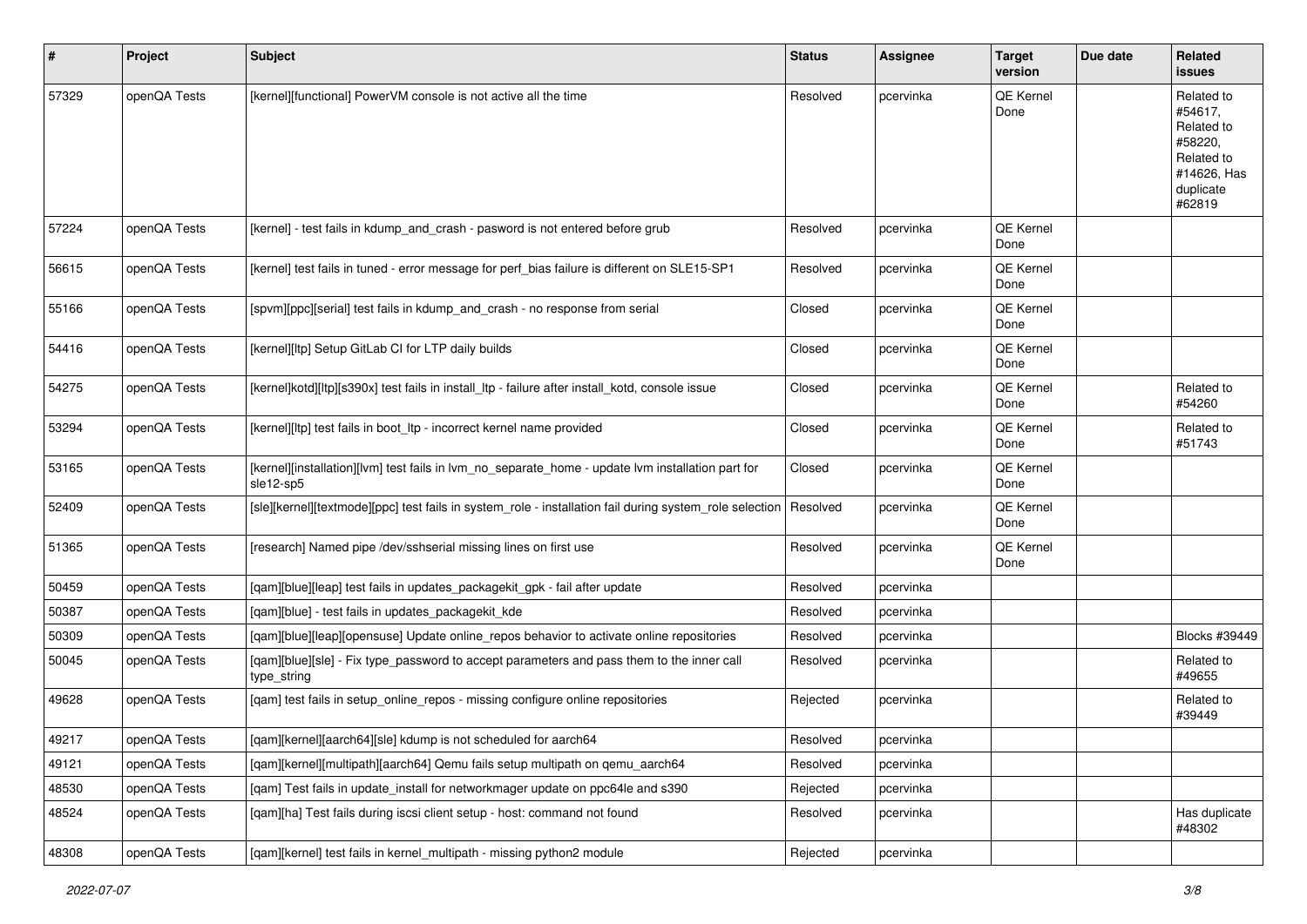| $\sharp$ | Project        | <b>Subject</b>                                                                              | <b>Status</b> | <b>Assignee</b> | <b>Target</b><br>version | Due date | Related<br>issues                             |
|----------|----------------|---------------------------------------------------------------------------------------------|---------------|-----------------|--------------------------|----------|-----------------------------------------------|
| 48155    | openQA Project | [qam][tools][kernel] Duplicate bootindex with multiple paths                                | Resolved      | pcervinka       |                          |          |                                               |
| 41396    | openQA Tests   | [qam] Revise updates_packagekit_kde                                                         | Rejected      | pcervinka       |                          |          | Related to<br>#41030,<br>Related to<br>#36138 |
| 41030    | openQA Tests   | [qam] test fails in updates_packagekit_kde - zypper update requires additional install step | Resolved      | pcervinka       |                          |          | Related to<br>#41396                          |
| 40547    | openQA Tests   | [qam][opensuse] test fails in updates_packagekit_kde - job timeout                          | Resolved      | pcervinka       | Done                     |          |                                               |
| 40181    | openQA Tests   | [network] test fails in before_test - wicked basic test fails on 15SP1                      | Resolved      | pcervinka       | Done                     |          |                                               |
| 39887    | openQA Tests   | [kernel] [sle] [network] test fails in before_test - network failure                        | Resolved      | pcervinka       | Done                     |          |                                               |
| 39536    | openQA Tests   | [qam] test fails in patch_and_reboot - add missing variables for qam test issues            | Resolved      | pcervinka       | Done                     |          |                                               |
| 38261    | openQA Tests   | [qam] test fails in keymap_or_locale - tested text not written in console                   | Rejected      | pcervinka       | Done                     |          |                                               |
| 38135    | openQA Tests   | [qam] [sle15] test fails in userspace_bind - qa_test_bind is not updated for SLE15          | Resolved      | pcervinka       | Done                     |          |                                               |
| 38015    | openQA Project | [qam] [sle15] Missing SLE5 iso                                                              | Rejected      | pcervinka       | Done                     |          |                                               |
| 37925    | openQA Tests   | [QAM] [SLE 15] Make SLE-HPC product installation compatible with QAM update flow            | Resolved      | pcervinka       | Done                     |          |                                               |
| 37438    | openQA Tests   | [qam] test fails in kernel_ltp_fs - issue in qa_testsuite                                   | Rejected      | pcervinka       |                          |          |                                               |
| 37093    | openQA Tests   | [qam] test fails in evolution_mail_imap - remove workaround for bsc#1049387                 | Resolved      | pcervinka       |                          |          |                                               |
| 33643    | openQA Tests   | [gam][ha] test fails in ha cluster init - scp failure                                       | Resolved      | pcervinka       |                          |          |                                               |
| 33469    | openQA Tests   | [qam] test fails in dstat - clean/update needles for dstat-fileoutput                       | Resolved      | pcervinka       |                          |          | Related to<br>#32719                          |
| 33451    | openQA Tests   | [qam] test fails in dstat - package not available on SP1                                    | Rejected      | pcervinka       |                          |          |                                               |
| 32896    | openQA Tests   | [sle] test fails in pdsh_slave                                                              | Rejected      | pcervinka       |                          |          |                                               |
| 32716    | openQA Tests   | [ga]test fails in shutdown                                                                  | Resolved      | pcervinka       |                          |          |                                               |
| 31810    | openQA Tests   | [qam] test fails in docker - disable docker tests on sle12-sp1                              | Resolved      | pcervinka       |                          |          |                                               |
| 31315    | openQA Tests   | [qam] test fails in wireshark - rm command is not fully typed after alt-f4                  | Resolved      | pcervinka       |                          |          |                                               |
| 31309    | openQA Tests   | [qam] test fails in libreoffice_mainmenu_components - needles should be updated             | Resolved      | pcervinka       |                          |          |                                               |
| 31180    | openQA Tests   | [qam] test fails in kernel_kexec - migration to systemctl broke the test                    | Resolved      | pcervinka       |                          |          |                                               |
| 30814    | openQA Tests   | [qam] test fails in yast2_ntpclient - log window is not closed                              | Resolved      | pcervinka       |                          |          |                                               |
| 30514    | openQA Tests   | [gam] test fails in java - increase timeout for installation                                | Closed        | pcervinka       |                          |          |                                               |
| 30127    | openQA Tests   | [qam] test fails in application_starts_on_login - dynamic space in needle                   | Resolved      | pcervinka       |                          |          |                                               |
| 30039    | openQA Tests   | [qam] test fails in zypper_lr_validate - use version_utils instead of utils                 | Resolved      | pcervinka       |                          |          |                                               |
| 28528    | openQA Tests   | [qam] test fails in groupwise - package is missing in ibs                                   | Resolved      | pcervinka       |                          |          |                                               |
| 27901    | openQA Tests   | [qam] test fails in evolution_smoke - imap aol not responding                               | Resolved      | pcervinka       |                          |          |                                               |
| 27618    | openQA Tests   | [qam] test fails in firefox_java - remote side changed appearance                           | Resolved      | pcervinka       |                          |          |                                               |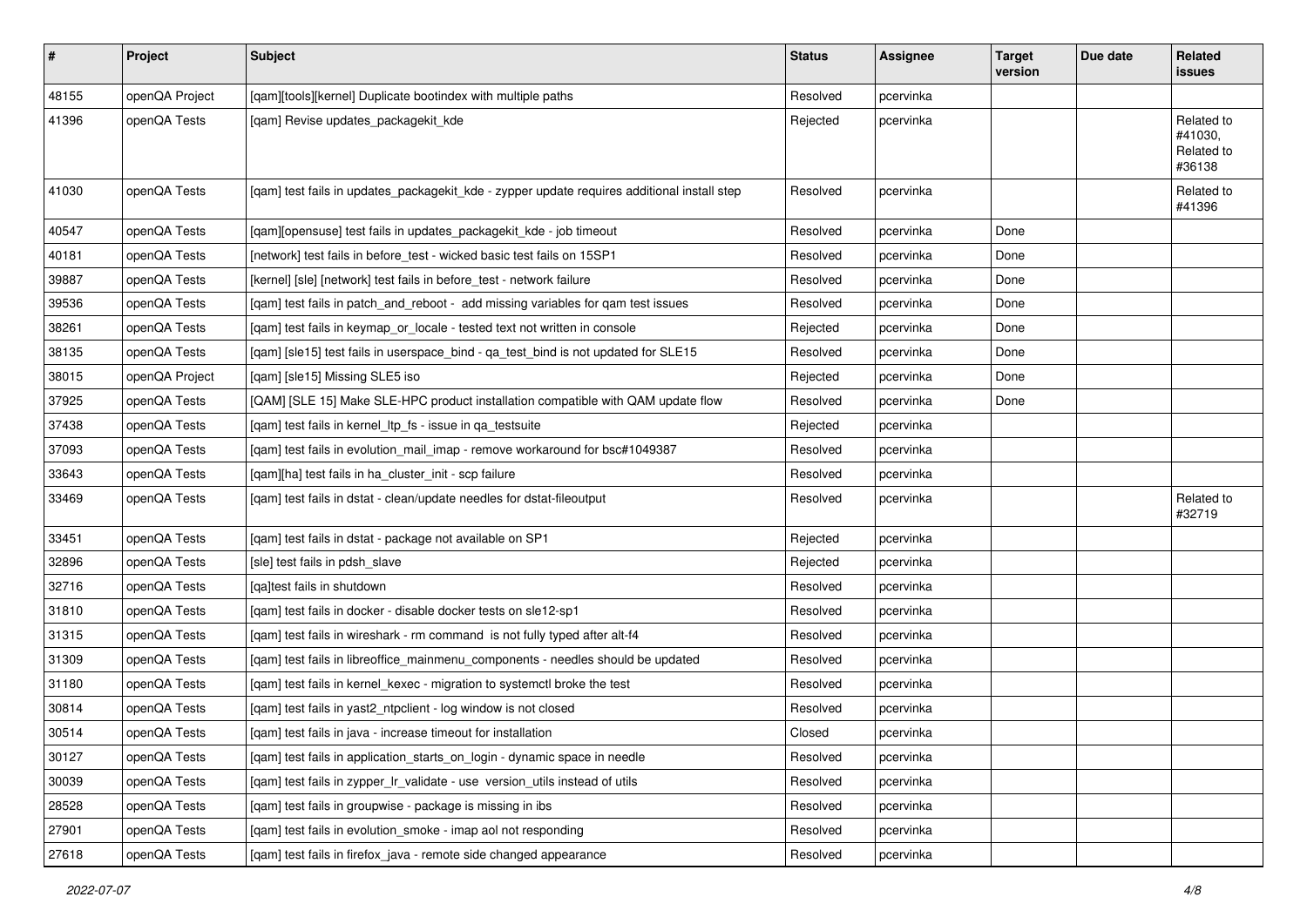| $\vert$ # | Project      | <b>Subject</b>                                                                                            | <b>Status</b> | <b>Assignee</b> | <b>Target</b><br>version | Due date | <b>Related</b><br><b>issues</b>                                        |
|-----------|--------------|-----------------------------------------------------------------------------------------------------------|---------------|-----------------|--------------------------|----------|------------------------------------------------------------------------|
| 27244     | openQA Tests | [gam] test fails in select patterns and packages - ha pattern is unselected                               | Resolved      | pcervinka       |                          |          |                                                                        |
| 27205     | openQA Tests | [qam] test fails in setup - failing needles in iscsi support server                                       | Resolved      | pcervinka       |                          |          |                                                                        |
| 26830     | openQA Tests | [gam] test fails in sle2docker - sles docker image has new name                                           | Rejected      | pcervinka       |                          |          |                                                                        |
| 25926     | openQA Tests | [gam] test fails in sle2docker                                                                            | Resolved      | pcervinka       |                          |          |                                                                        |
| 21774     | openQA Tests | [gam] test fails in evolution mail imap - test hangs on querying authentication types                     | Rejected      | pcervinka       |                          |          | Related to<br>#21814,<br>Related to<br>#29357,<br>Related to<br>#29360 |
| 21048     | openQA Tests | [gam] test fails in tracker_search_in_nautilus - keyboard press is not reaching target                    | Resolved      | pcervinka       |                          |          | Related to<br>#5830                                                    |
| 20790     | openQA Tests | [gam] SLE12-SP3 test fails in 1 unknown - slenkins-tests-openvpn-control                                  | Rejected      | pcervinka       |                          |          | Related to<br>#20002                                                   |
| 20782     | openQA Tests | [gam] test fails in install patterns - mariadb test tries to install devel packages                       | Resolved      | pcervinka       |                          |          |                                                                        |
| 20716     | openQA Tests | [gam] test fails in zypper info triggered on incidents -> needs adaption of pattern match                 | Resolved      | pcervinka       |                          |          |                                                                        |
| 20696     | openQA Tests | [gam] Make evolution prepare servers compatibile with openSUSE                                            | Resolved      | pcervinka       |                          |          | Related to<br>#19320                                                   |
| 37928     | openQA Tests | [QAM] [SLE 15] Migrate Itp tests in Updates to new runner                                                 | Resolved      | osukup          |                          |          |                                                                        |
| 34693     | openQA Tests | [qam] test fails in install_update - missing INCIDENT_PATCH                                               | Rejected      | osukup          |                          |          |                                                                        |
| 31699     | openQA Tests | [gam] test fails in scc registration - failing since scc addons update                                    | Resolved      | osukup          |                          |          |                                                                        |
| 20804     | openQA Tests | [gam] SLE12-SP3 test fails in system role - incorrect content of variable MAINT TEST REPO                 | Resolved      | osukup          |                          |          |                                                                        |
| 89990     | openQA Tests | Error on tests/kernel/run ltp.pm: Can't locate sle/tests/kernel/run ltp.pm                                | Resolved      | okurz           | Ready                    |          | Related to<br>#67723                                                   |
| 38069     | openQA Tests | [gam] [sle] [functional] test fails in pidgin IRC - failure after check screen change                     | Resolved      | okurz           |                          |          |                                                                        |
| 38066     | openQA Tests | [qam] [sle] [functional] test fails in application_starts_on_login - failure after check_screen<br>change | Resolved      | okurz           |                          |          |                                                                        |
| 30033     | openQA Tests | [gam] test fails in libreoffice mainmenu components - ttyS0 permission denied                             | Resolved      | okurz           |                          |          | Related to<br>#29940                                                   |
| 19486     | openQA Tests | [qam][sle][functional][s390] test fails in install_update -> consoletest_setup types password to<br>early | Resolved      | okurz           |                          |          | Has duplicate<br>#19530, Has<br>duplicate<br>#19584                    |
| 49286     | qe-yast      | [gam][newt][yast2-lang] Regression test yast language                                                     | Resolved      | mgrifalconi     |                          |          |                                                                        |
| 49265     | qe-yast      | [qam][maint][yast2-storage][yast2-storage-ng] Regression test yast disk                                   | Resolved      | mgrifalconi     |                          |          |                                                                        |
| 34255     | openQA Tests | [sle] test fails in kdump_and_crash - fail related to ruby2.1-rubygem-nokogiri                            | Resolved      | mgriessmeier    |                          |          | Related to<br>#34777                                                   |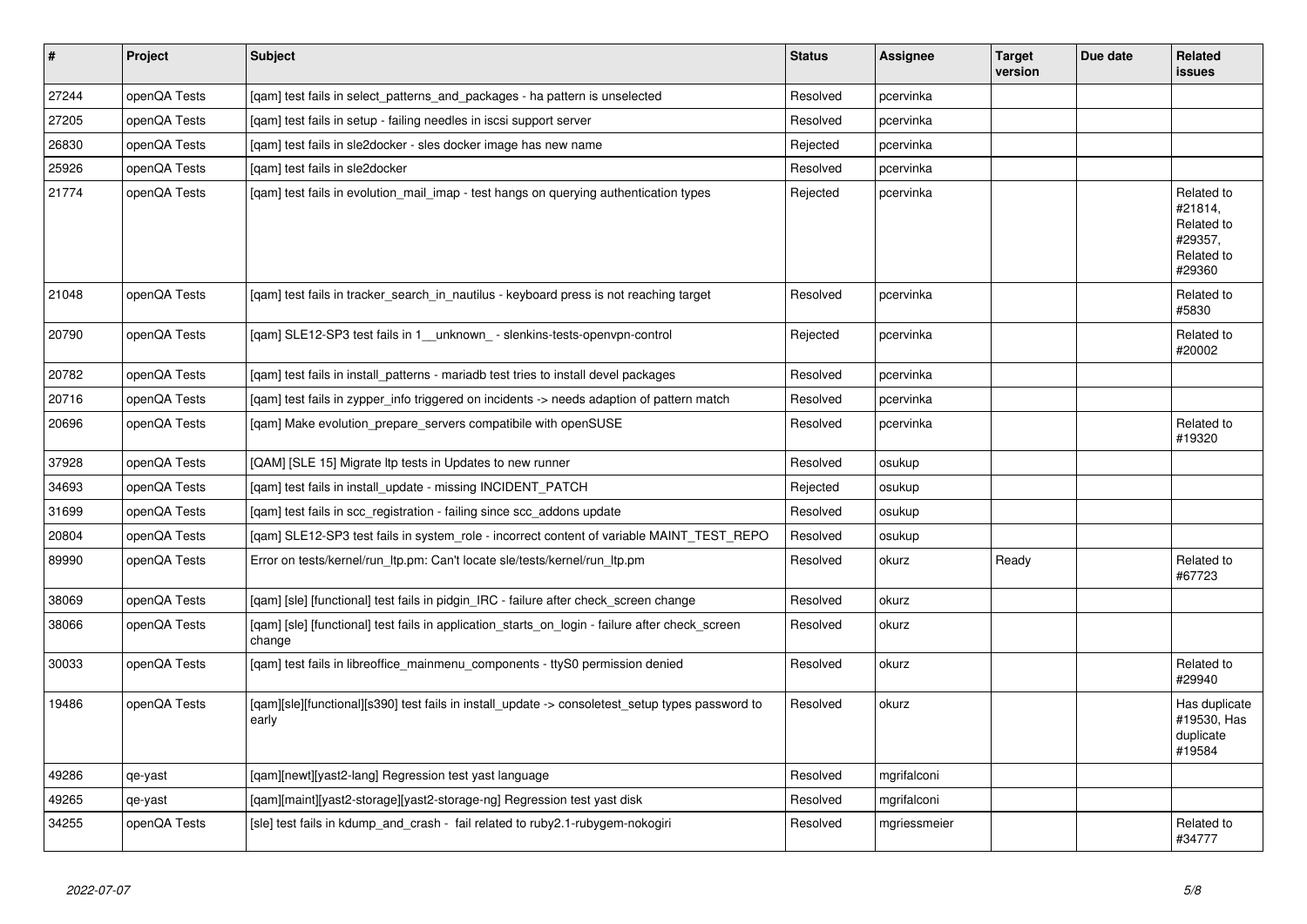| #     | Project        | <b>Subject</b>                                                                             | <b>Status</b> | <b>Assignee</b> | <b>Target</b><br>version | Due date | Related<br><b>issues</b>                                                  |
|-------|----------------|--------------------------------------------------------------------------------------------|---------------|-----------------|--------------------------|----------|---------------------------------------------------------------------------|
| 20904 | openQA Tests   | [qam] - test fails in bootloader_s390 - ftp is missing install medium                      | Resolved      | mgriessmeier    |                          |          | Related to<br>#21038                                                      |
| 65067 | openQA Tests   | [kernel] test fails in clone301                                                            | Resolved      | metan           | <b>QE Kernel</b><br>Done |          |                                                                           |
| 65627 | openQA Project | [kernel] Job fails to download LTP asset file                                              | Resolved      | MDoucha         | QE Kernel<br>Done        |          | Related to<br>#66007                                                      |
| 38180 | openQA Tests   | [qam] [sle15] test fails in userspace_systemd - update test suite for sle15                | Rejected      | itzhao          |                          |          |                                                                           |
| 49313 | qe-yast        | [qam][newt][yast2-rdp] Regression test yast rdp                                            | Resolved      | jgwang          |                          |          |                                                                           |
| 49295 | qe-yast        | [gam][newt][yast2-nfs-client] Regression test yast nfs                                     | Resolved      | jgwang          |                          |          |                                                                           |
| 49253 | qe-yast        | [qam] Regression test for yast add-on command line option                                  | Rejected      | jgwang          |                          |          |                                                                           |
| 49268 | qe-yast        | Regression test yast firewall                                                              | Rejected      | JERiveraMoya    | future                   |          |                                                                           |
| 49418 | openQA Tests   | [ge-asg][gem] test fails in cluster md                                                     | Resolved      | jadamek         |                          |          |                                                                           |
| 48362 | openQA Tests   | [gam] test fails in supportutils - remove pam check                                        | Resolved      | hurhaj          |                          |          |                                                                           |
| 89966 | openQA Tests   | [qe-core] Test kernel multipath tries to install fixed version of mdadm                    | Resolved      | geor            | QE-Core:<br>Ready        |          |                                                                           |
| 28291 | openQA Tests   | [qam] test fails in firefox_passwd - incorrectly typed password                            | Resolved      | emiura          |                          |          |                                                                           |
| 67108 | openQA Tests   | [gam] test fails in install - incorrect job configuration XFSTESTS REPO                    | Resolved      | dzedro          |                          |          |                                                                           |
| 46109 | openQA Tests   | [qam] test fails in addon_products_via_SCC_yast2                                           | Resolved      | dheidler        |                          |          | Related to<br>#44252                                                      |
| 43244 | openQA Tests   | [sle][functional][u] test fails in ntp_client - new test fails on sle15                    | Rejected      | dheidler        | Milestone 20             |          | Related to<br>#43052                                                      |
| 30388 | openQA Project | [gam] opengaworker10:4 - worker fail all tests - gemu instances are left behind            | Resolved      | dasantiago      | Done                     |          | Related to<br>#30595,<br>Related to<br>#30700, Has<br>duplicate<br>#31126 |
| 20760 | openQA Tests   | [qam] SLE12-SP3 test fails in add_update_test_repo                                         | Resolved      | dasantiago      |                          |          |                                                                           |
| 28288 | openQA Tests   | [qam] test fails in firefox_headers - missed keys on input                                 | Resolved      | coolo           |                          |          |                                                                           |
| 57266 | openQA Project | Forbid test suite name changes if used in job groups                                       | Resolved      | cdywan          | Done                     |          |                                                                           |
| 38192 | openQA Tests   | [gam] [sle] test fails in firefox_flashplayer - tracking protection information is present | Rejected      | bfilho          |                          |          |                                                                           |
| 28297 | openQA Tests   | [gam] test fails in firefox developertool - missed click                                   | Resolved      | bfilho          |                          |          | Related to<br>#33781                                                      |
| 98541 | openQA Tests   | [qe-core][kernel] Steps in case of s390 failures                                           | <b>New</b>    |                 |                          |          | Related to<br>#97532,<br>Related to<br>#105049                            |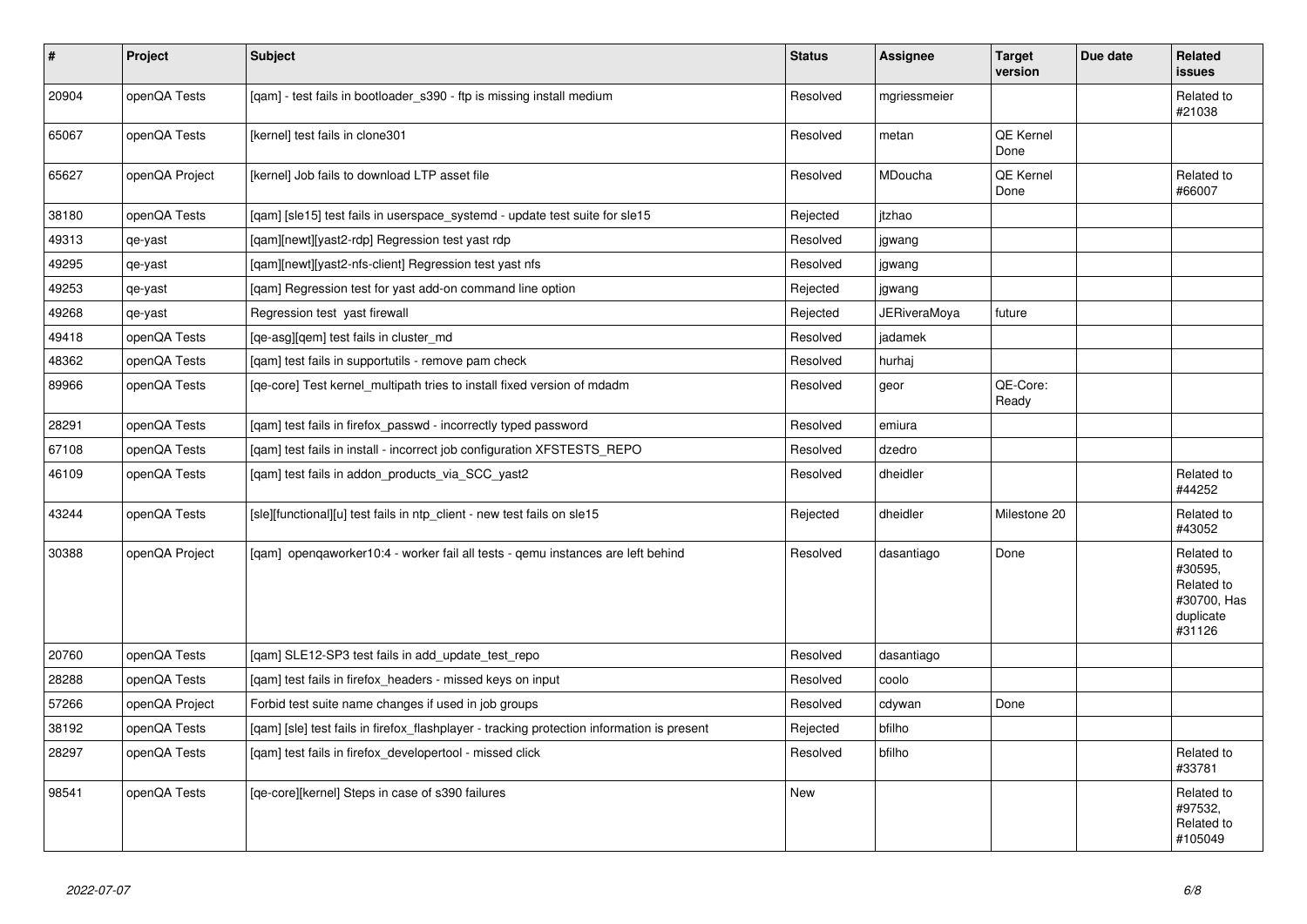| $\pmb{\#}$ | Project      | <b>Subject</b>                                                                                                  | <b>Status</b> | Assignee | <b>Target</b><br>version | Due date | Related<br>issues         |
|------------|--------------|-----------------------------------------------------------------------------------------------------------------|---------------|----------|--------------------------|----------|---------------------------|
| 96158      | openQA Tests | Remove RT product installation workaround                                                                       | <b>New</b>    |          | QE Kernel<br>Todo        |          |                           |
| 91076      | openQA Tests | Test fails in install Itp - 32bit version dependency on libmnl                                                  | Resolved      |          | QE Kernel<br>Done        |          |                           |
| 67315      | openQA Tests | [kernel][blktests] test fails in boot_to_desktop - YAML schedule not ready for s390x                            | Rejected      |          | QE Kernel<br>Done        |          |                           |
| 66203      | openQA Tests | [kernel][ltp] test fails in ioctl_loop05 - LOOP_SET_DIRECT_IO succeeded unexpectedly                            | Resolved      |          | <b>QE Kernel</b><br>Done |          |                           |
| 66007      | openQA Tests | [kernel] Add ASSET_1 variable back for PowerVM and baremetal jobs                                               | Rejected      |          | QE Kernel<br>Done        |          | Related to<br>#65627      |
| 65001      | openQA Tests | SUT will stay in shutdown after reboot command on s390 svirt backend                                            | Rejected      |          | <b>QE Kernel</b><br>Done |          | Is duplicate of<br>#62240 |
| 49673      | openQA Tests | [gam] test fails in zypper docker - increase timeout for zypper docker operation                                | Resolved      |          |                          |          |                           |
| 49646      | openQA Tests | [gam][s390] test fails in installation - system will not boot and login screen is not reached                   | Rejected      |          |                          |          |                           |
| 49310      | qe-yast      | Regression test yast proxy                                                                                      | New           |          | future                   |          |                           |
| 49304      | qe-yast      | Regression test yast nis                                                                                        | New           |          | future                   |          |                           |
| 49289      | qe-yast      | Regression test yast mail                                                                                       | New           |          | future                   |          |                           |
| 49280      | qe-yast      | Regression test yast kdump                                                                                      | New           |          | future                   |          |                           |
| 49259      | qe-yast      | Regression test yast dhcp-server                                                                                | New           |          | future                   |          |                           |
| 49256      | qe-yast      | Regression test yast audit-laf                                                                                  | <b>New</b>    |          | future                   |          |                           |
| 49244      | qe-yast      | YaST Command Line Options TRACKER                                                                               | New           |          | future                   |          |                           |
| 48527      | qe-yast      | Include tests load_extra_tests_y2uitest_ncurses tom QAM jobs                                                    | New           |          | future                   |          |                           |
| 38183      | openQA Tests | [qam] [sle15] test fails in userspace_net_snmp - Error opening specified endpoint<br>"udp:localhost:"           | Rejected      |          |                          |          |                           |
| 38138      | openQA Tests | [qam] [sle15] test fails in userspace_coreutils - qa_test_coreutils not properly updated for sle15              | Resolved      |          |                          |          |                           |
| 38129      | openQA Tests | [qam] [sle15] test fails in userspace_apparmor - suite qa_test_apparmor not updated for sle15                   | Resolved      |          |                          |          | Related to<br>#43982      |
| 38003      | openQA Tests | [qam] [sle15] test fails in scc_registration - no candidate needle with tag(s)<br>'scc-module-%REQUIRED ADDONS% | Rejected      |          |                          |          |                           |
| 38000      | openQA Tests | [sle15] [qam] test fails in bootloader_s390 - Could not retrieve required variable REPO_0                       | Rejected      |          | Done                     |          |                           |
| 34258      | openQA Tests | [qam][sle] test fails in updates_packagekit_gpk                                                                 | Resolved      |          |                          |          |                           |
| 32698      | openQA Tests | [qe-core] Clean /etc/machine-id after image creation                                                            | New           |          |                          |          |                           |
| 32431      | openQA Tests | [hpc] Missing gnome aarch64 image for ganglia                                                                   | Resolved      |          |                          |          |                           |
| 31867      | openQA Tests | [qam] test fails in partitioning_raid - failures after update to needles                                        | Resolved      |          |                          |          | Related to<br>#28955      |
| 30219      | openQA Tests | [qam] openqaworker3:8 - DIE can't open qmp                                                                      | Resolved      |          |                          |          |                           |